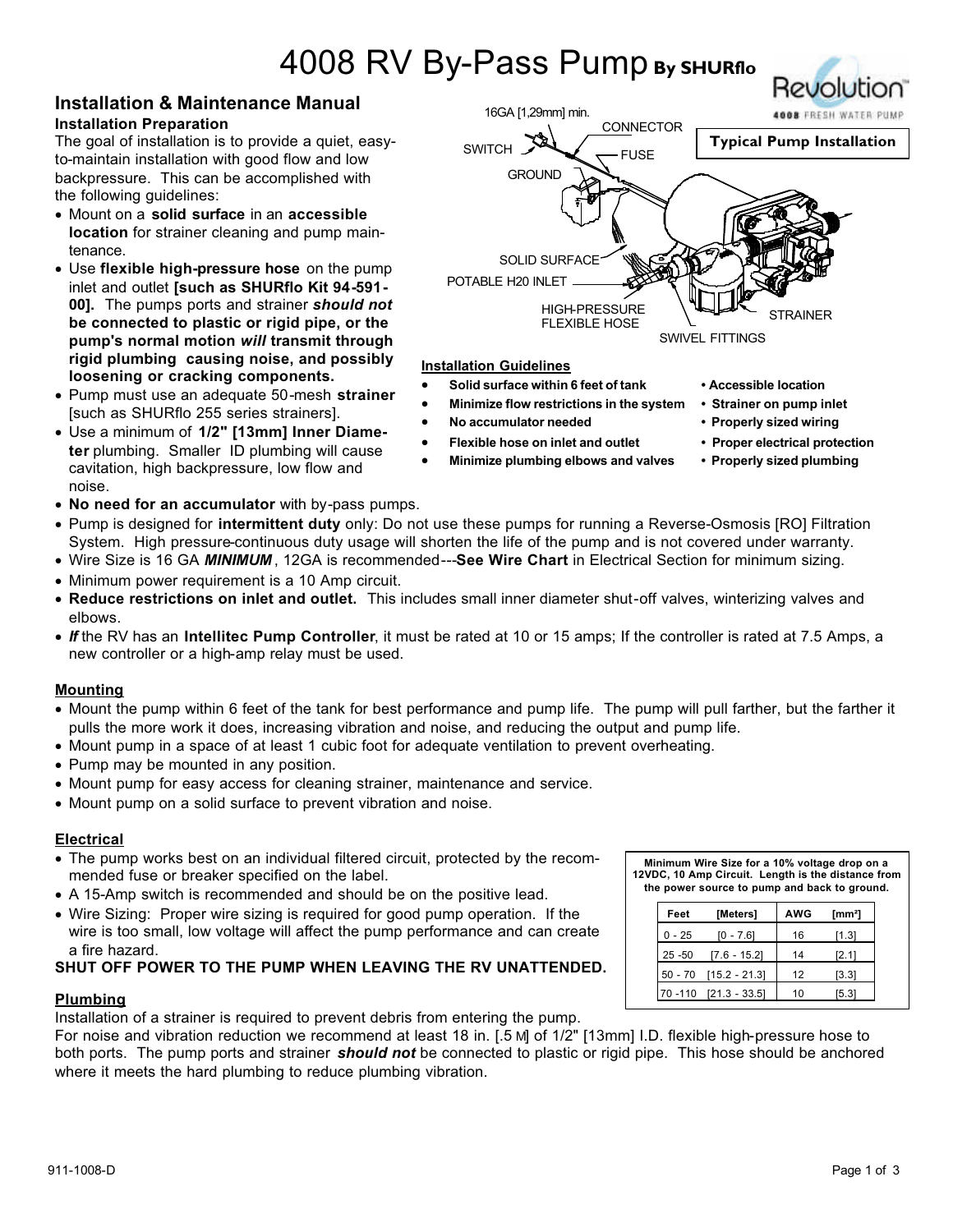# **Operation**

This pump is designed for intermittent duty only.

The pump operates normally up to about 40-psi, where a spring-loaded by-pass valve opens, allowing flow back from the output side to the input side, providing smooth, steady flow with virtually no cycling, all the way down to a trickle. As a faucet is opened back up, the pressure will drop, the by-pass will close and full flow is again obtained. This allows good flow, even with today's restrictive showers and pullout sprayer faucets. Performance will vary, of course, depending on the voltage to the pump; lower voltage = lower flow, higher voltage = higher flow. Remember your electrical safety: It is always best to shut power to the pump OFF when leaving the RV unattended.

## **About The By-Pass NOTE: By-pass adjustment should be performed by professional technicians with proper gauges and equipment.**

The by-pass is a spring loaded diaphragm that opens up allowing water from the discharge side back to the inlet side. The by-pass is set to begin opening at about 40 psi and creating full by-pass at about 62 psi (for 55 psi models), lower pressure pumps will vary depending on the by-pass and pressure switch settings. If the switch or by -pass are adjusted too much, the by-pass and switch shut-off can overlap and **THE PUMP WILL NOT SHUT OFF**. Screwing the switch screw in clockwise will raise the shut-off pressure. Unscrewing the switch screw counterclockwise will lower the pump shut-off pressure. Screwing the by-pass screw in will raise the pressure at which the by-pass starts and raise the full by-pass pressure. Unscrewing the by-pass screw counterclockwise will lower the pressure at which by-pass starts and lower the full by-pass pressure. **WARNING: If full by-pass is reached before the shut-off setting, the pump will not shut off.** Full by-pass pressure setting should be at least 5 psi higher than pump shut off pressure.

# **Maintenance**

Normal pump maintenance is all that is needed: Checking and cleaning of the strainer, normal sanitizing and winterizing and occasionally checking all plumbing hardware and fittings for tightness. Lack of sanitizing is the number one reason for premature pump failure and poor performance over time. Lack of sanitizing will cause scale build-up on the diaphragm and valves, causing low flow and leak back [occasional pump cycling with no faucets open or tank filling up when hooked up to city water].

## **Sanitizing**

Potable water systems require periodic maintenance to keep components working properly and deliver a consistent flow of fresh water. Sanitizing is recommended: prior to storing, after a period of storage, or any time the system is opened or contaminated, as follows: **NOTE: Check your Vehicle Owner's Manual for specific instructions. By-pass any filters or remove filter cartridges.**

1. Determine the amount of common household bleach needed to sanitize the tank.

A) 2 ounces of bleach per 15 gallons tank size: 60 gallon tank  $[15 \times 4] = 4 \times 2$  ounces = 8 ounces of bleach.

- B) I ml bleach per 1 liter tank size: 300 liter tank = 300 milliliters of bleach.
- 2. Mix the bleach with water in a container such as a gallon jug. If tank is filled through a pressurized fitting, pour the bleach into the hose before attaching the hose to the city water entry.
- 3. Pour the bleach solution into the tank and fill the tank with potable water. Rock RV back and forth to coat top and sides of potable water tank.
- 4. Open *all* faucets (Hot & Cold) allowing the water to run until the odor of chlorine is detected. Allow four (4) hours of contact time to disinfect completely. Doubling the solution concentration allows for a contact time of one (1) hour.
- 5. Drain the tank. Refill the tank and flush the system once or twice until the odor has decreased. The residual chlorine odor and taste is not harmful.

# **Winterizing Refer to the vehicle owner's manual for specific winterizing instructions.**

If water is allowed to freeze in the system, serious damage to the plumbing and pump may occur. Failures of this type will void the warranty. The best guarantee against damage is to completely drain the pump and perform the following:

- 1. Drain the water tank. If the tank doesn't have a drain valve, open all faucets allowing the pump to operate until the tank is empty.
- 2. Open all the faucets (including the lowest valve or drain in the plumbing), allow the pump to purge the water from the plumbing, and then turn the pump OFF.
- 3. Using a pan to catch the remaining water, remove the plumbing at the pump's inlet/outlet ports. Turn the pump ON, allowing it to operate until the water is expelled. Turn OFF power to the pump once the plumbing is emptied. Do not reconnect the pump plumbing. Make a note at tank filler as a reminder: "Plumbing is disconnected".
- 4. All faucets must be left open to guard against any damage.
- 5. Potable anti-freeze may be poured down drains and toilets to protect p-traps and toilet seals. Sanitize the plumbing system before putting the plumbing system back in service.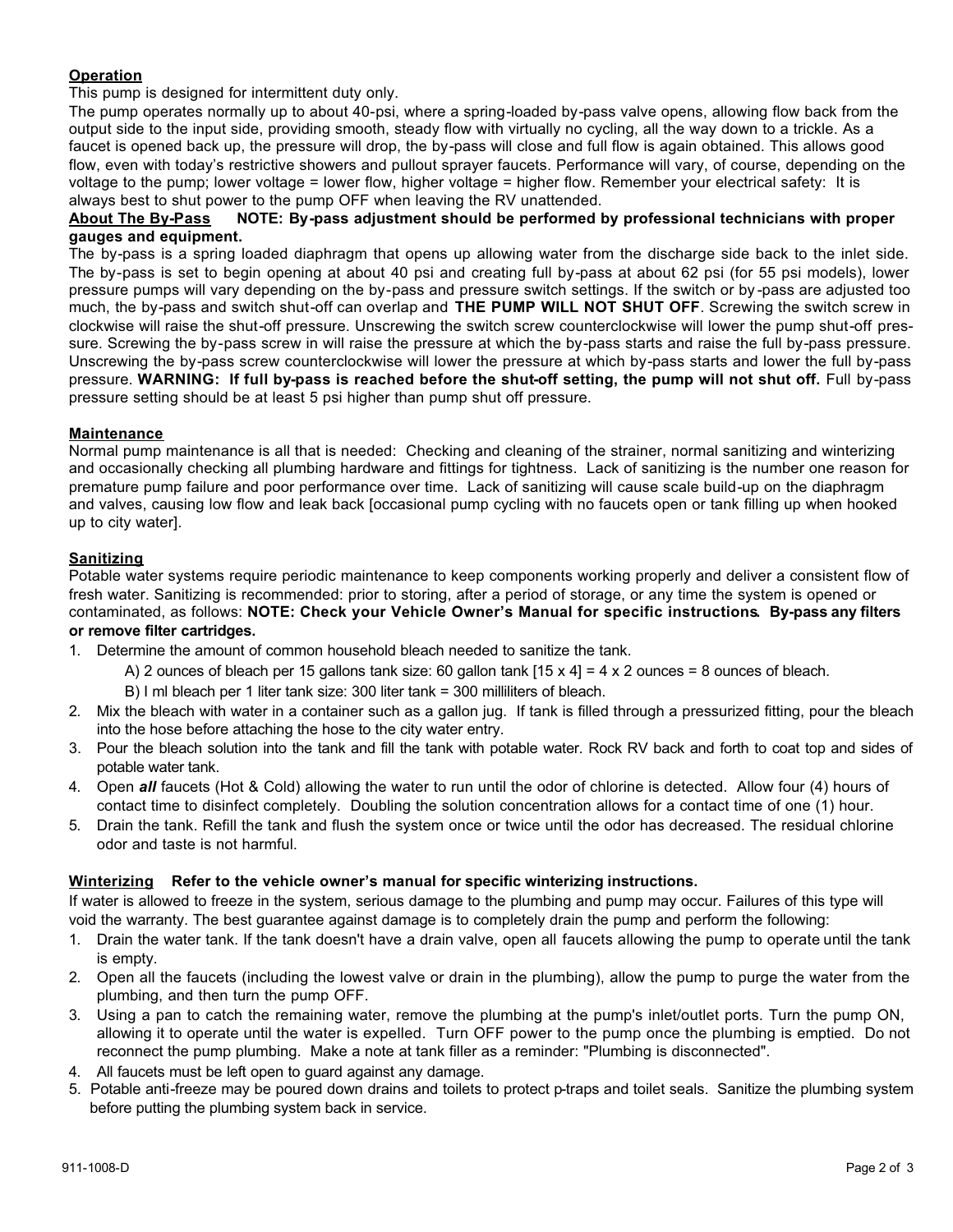## **Troubleshooting**

## **Vibration induced by driving can loosen plumbing, strainers and pump hardware. Check for system components that are loose. Also, refer to the chart below for trouble-shooting tips.**

#### **PUMP WILL NOT START/ BLOWS CIRCUIT:**

- Electrical connections, fuse or breaker, main switch, and ground connection.
- Is the motor hot? Thermal breaker may have triggered; it will reset when cool.
- Is voltage present at the switch? Bypass the pressure switch. Does the pump operate?
- Charging System for correct voltage (±10%) and good ground.
- For an open or grounded circuit, or motor; or improperly sized wire.
- For seized or locked diaphragm assembly (water frozen?).
- **WILL NOT PRIME/SPUTTERS:** (No discharge/Motor runs)
- Is the strainer clogged with debris?
- Is there water in the tank, or has air collected in the hot water heater?
- Is the inlet tubing/plumbing sucking in air at plumbing connections (vacuum leak)?
- Is inlet/outlet plumbing severely restricted or kinked? Restrictive valves?
- Proper voltage with the pump operating (±10%).
- For debris in pump inlet/outlet valves or swollen/dry valves.
- Pump housing for cracks or loose drive assembly screws. **RAPID CYCLING:**
- For restrictive plumbing and flow restrictions in faucets/shower heads.
- Water filter/purifier should be on separate feed line.
- Shut-off pressure set too low.

#### **PUMP WILL NOT SHUT-OFF / RUNS WHEN FAUCET IS CLOSED:**

- Output side (pressure) plumbing for leaks, and inspect for leaky valves or toilet.
- For air trapped in outlet side (water heater) or pump head.
- For correct voltage to pump  $(\pm 10\%)$ .
- For loose drive assembly or pump head screws.
- Are the valves held open by debris or is the rubber swollen?
- Pressure switch operation. By -pass set higher than shut-off

#### **NOISY OR ROUGH OPERATION:**

- For plumbing which may have vibrated loose.
- For a restricted inlet (clogged strainer, kinked hose, restrictive valves).
- Is the pump plumbed with rigid pipe causing noise to transmit?
- Does the mounting surface amplify noise (flexible)? Does it bang like a drum?
- For mounting feet that are loose or are compressed too tight.
- For air in the system. Check all fixtures for air and bleed system.
- The motor with pump head removed. Is noise from motor or pump head?

#### **LEAKS FROM PUMP HEAD OR SWITCH:**

- For loose screws at switch, by -pass or pump head.
- Switch diaphragm ruptured or pinched.
- For punctured diaphragm if water is present in the drive assembly.

#### **55 psi models: part kits**

| No.   | Component              | <b>Part Kit</b> |
|-------|------------------------|-----------------|
| 1     | <b>Upper Assembly</b>  | 94-800-00       |
| 2     | <b>Valve Assembly</b>  | 94-800-01       |
| 3     | 2.5° Drive Assembly    | 94-800-02       |
| 4     | Motor                  | 11-302-00       |
| N/S   | <b>Check Valve</b>     | 94-800-03       |
| 1,2,3 | Pump Head              | 94-800-04       |
| N/S   | <b>Pressure Switch</b> | 94-800-05       |



## **Typical Performance**

| PSI/Bar | <b>GPM [LPM]</b> | <b>Amps</b> |  |  |
|---------|------------------|-------------|--|--|
| 0/0     | 3.0 [11.3]       | 2.8         |  |  |
| 10/0.7  | 2.3 [8.7]        | 3.2         |  |  |
| 20/1.4  | 1.9 [7.2]        | 4.2         |  |  |
| 30/2.1  | 1.6 [6.0]        | 5.1         |  |  |
| 40/2.8  | 1.4 [5.3]        | 6.1         |  |  |
| 50/3.4  | $0.8$ [3.0]      | 6.8         |  |  |
| 55/3.8  |                  | 7.5         |  |  |

#### **LIMITED WARRANTY**

SHURflo warrants its aftermarket retail 4008 series potable water pumps to be free from material and workmanship defects under normal use and service for 2 years from the date of purchase with purchase receipt or 2 years from the date of manufacture indicated on the motor nameplate f no purchase receipt is available, as outlined in document MS-030-152. Pumps installed as original equipment are warranted for 1 year, and fall under the warranty supplied by the manufacturer, as outlined in document MS-030-123. This limited warranty is in lieu of all other warranties, expressed or implied (including without limitation implied warranties of merchantability and fitness for a particular purpose), and no other person is authorized to give any other warranty or assume obligation or liability on SHURflo's behalf. SHURflo shall not be liable for any labor, damage or other expense, nor shall SHURflo be liable for any indirect, incidental or consequential damages of any kind incurred by the use or sale of any defective Product or part. This limited warranty covers Products distributed within the United States of America and Canada. Other world market areas should consult with the distributor for any deviation from this document. The limited warranty will not apply to pumps that were improperly installed, misapplied, or are incompatible with components not manufactured by SHURflo. Product failure due to foreign debris is not covered under the terms of this limited warranty. SHURflo will not warrant any Product that is physically damaged, or altered outside SHURflo. Warranty claims may be resolved by an authorized dealer service center, or by a SHURflo service center. Returns are to be shipped with charges pre-paid. Package all returns carefully. SHURflo will not be responsible for freight damage incurred during shipping to a service center. For complete Limited Warranty details, consult SHURflo.



**Visit our Web Site at http://www.shurflo.com** *Shurflo reserves the right to update specifications, change prices, or make substitutions without notice.*

Toll Free (800) 854-3218 Fax (562) 795-7564 Fax (574) 264-2169 Fax +32-14-283505

**SHURflo SHURflo East SHURflo Europe, Middle East, Africa**  5900 Katella Avenue 52748 Park Six Court **Pentair Water Belgium bvba** Cypress, CA 90630 Elkhart, IN 46514-5427 Industriepark Wolfstee, Toekomstlann 30<br>
Phone (562) 795-5200 Phone (562) 795-5200 B-2200 Herentals, Belgium Phone (562) 795-5200 Phone (562) 795-5200 B-2200 Herentals, Belgium<br>
Toll Free (800) 854-3218 Phone +32-14-283500



5900 Katella Ave, Cypress, CA 90630 Phone (800) 854-3218 • (562) 795-5200 • Fax (562) 795-7564 **www.shurflo.com**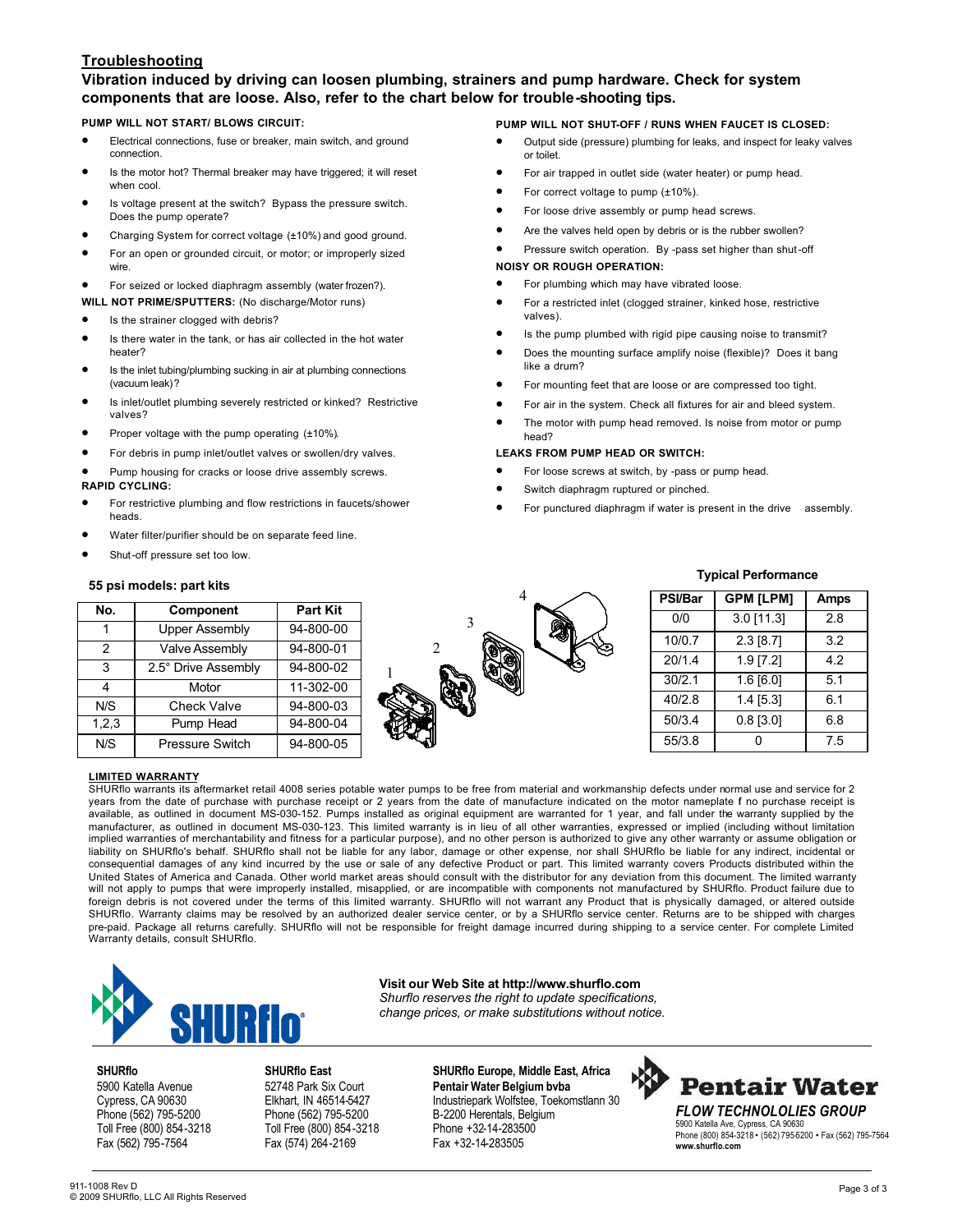# Dérivation 4008 de SHURflo pour véhicules de loisirs

# **Manuel d'installation et de maintenance Préparation à l'installation**

L'objectif de l'installation est d'obtenir une installation silencieuse,

facile d'entretien et délivrant un bon débit avec un faible retour. Ceci peut être réalisé en suivant les instructions suivantes :

- Effectuez le montage sur une **surface solide** dans un **endroit accessible** pour faciliter le nettoyage du filtre et la maintenance de la pompe.
- Utilisez un **tuyau flexible haute pression** sur l'admission et la sortie de la pompe **[comme le Kit SHURflo 94-591- 00].** Les orifices de la pompe et le filtre *ne doivent pas*  être raccordés à une tuyauterie en plastique ou rigide, sinon le mouvement normal de le pompe *sera* transmis par la tuyauterie rigide et provoquer du bruit et éventuellement un desserrage ou la rupture de composants. -La pompe doit utiliser un **filtre** adéquat de maille 50 [comme les filtres SHURflo de la série 255].
- Utilisez une tuyauterie d'un **diamètre intérieur** minimum de **½ po [13mm]**. Une tuyauterie d'un diamètre inférieur provoquera une cavitation, un retour élevée, un faible débit et du bruit. -**Un accumulateur n'est pas** nécessaire avec les pompes de dérivation.
- La pompe est conçue pour un **service intermittent** uniquement : N'utilisez pas ces pompes pour l'exploitation d'un système de filtration par osmose inverse [OI]. Le fonctionnement continu en haute pression raccourcit la durée de vie de la pompe et n'est pas couvert pas la garantie.
- Le calibre des câble est de 16 GA **MINIMUM**, 12 GA est conseillé---**Reportez-vous au tableau des câbles** dans la section Électricité pour le calibre minimum. -L'alimentation minimum requise est un circuit de 10 A.
- **Réduisez les restrictions sur l'admission et la sortie.** Ceci inclut les robinets à petit diamètre interne, les vannes d'hivernage et les coudes.

**Fuse** = fusible **Ground** = masse

- *Si* le véhicule de loisir comporte un **contrôleur de pompe Intellitec**, son intensité doit être de 10 ou 15 A ; si
- l'intensité du contrôleur est de 7,5 A, un nouveau contrôleur ou un relais à ampérage élevé doit être utilisé.

## **Montage**

- Montez la pompe dans un rayon de 2 m (6 pieds) du réservoir pour un rendement et une durée de vie de la pompe optimum. La pompe aspire de plus loin, mais plus elle aspire de loin, plus elle force, ce qui augmente les vibrations et le bruit et réduit le refoulement et sa durée de vie.
- Montez la pompe dans un espace d'au moins 1 pied cube pour assurer une ventilation adéquate et éviter une surchauffe.
- La pompe peut être montée dans n'importe quelle position.
- Montez la pompe de façon à faciliter l'accès pour le nettoyage du filtre, la maintenance et les réparations.
- Montez la pompe sur une surface solide pour éviter les vibrations et le bruit.

## **Électricité**

- La pompe fonctionne le mieux sur un circuit filtré individuel, protégé par l'utilisation d'un fusible ou d'un court-circuit spécifié sur l'étiquette.
- Un contacteur de 15 A est conseillé et doit se trouver sur le conducteur positif.
- Dimensions des câbles : des dimensions correctes des câbles sont requises pour un bon fonctionnement de la pompe. Si le câble est trop petit, la basse tension affectera le rendement de la pompe et peut créer un risque d'incendie.

## **COUPEZ L'ALIMENTATION ÉLECTRIQUE DE LA POMPE QUAND VOUS LAISSEZ LE VÉHICULE SANS SURVEILLANCE.**

## **Plomberie**

L'installation d'un filtre est requise pour empêcher l'entrée de débris dans la pompe. Afin de

réduire le bruit et des relations, nous recommandons un tuyau flexible haute pression de 18 po [0,5 m] et d'un diamètre intérieur minimum de ½ po [13 mm] sur les deux orifices. Les orifices de la pompe et le filtre *ne doivent pas* être raccordés à un tube en plastique ou rigide. Ce tuyau doit être fixé à l'emplacement de connexion à la plomberie dure afin de réduire les vibrations de tuyauterie.





**Typical pump installation** = Installation typique de pompe

- 
- · Tuyau flexible sur l'admission et la sortie · Protection électrique correcte
- Minimiser les coudes de tuyauterie et les vannes · Tuyauterie de taille appropriée

**Taille minimum des câbles pour une chute de tension de 10 % sur un circuit 12 V cc, 10 A. La longueur est la distance de la source d'alimentation à la pompe et vers la masse.**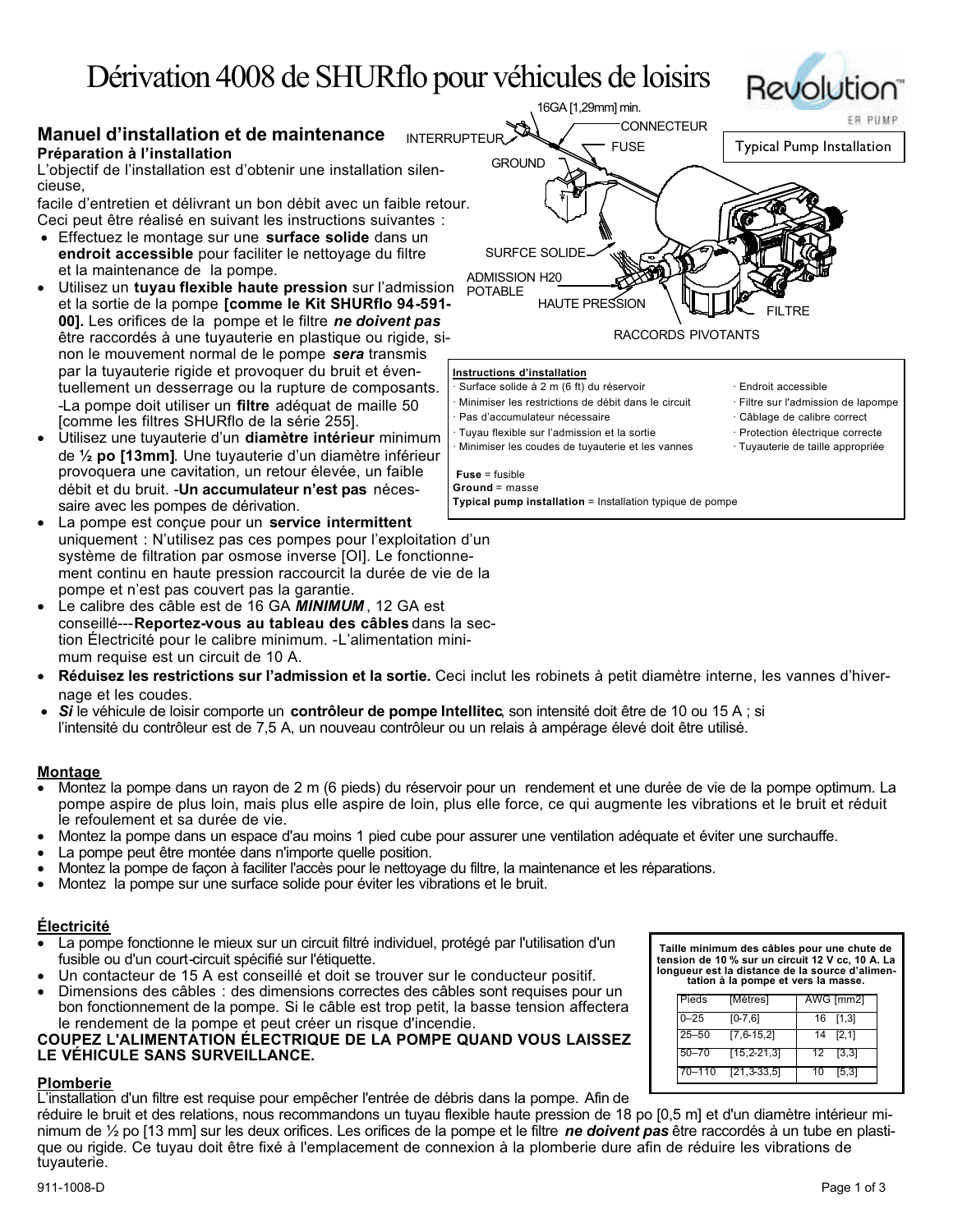# **Fonctionnement**

Cette pompe est conçue pour un service intermittent uniquement.

La pompe fonctionne normalement jusqu'à une pression de 40 psi, où une soupape de dérivation à ressort s'ouvre et permet au débit de sortir de revenir au côté d'admission afin d'assurer un débit régulier et stable avec pratiquement aucun cycle, jusqu'à un mince filet. Quand le robinet est rouvert, la pression chute, la soupape de dérivation se ferme et le plein débit est à nouveau obtenu. Ceci permet un débit correct, même avec les douches économiques et les têtes de robinet rétractables d'aujourd'hui. Bien sûr, leur rendement varie en fonction de la tension sur la pompe ; basse tension = débit faible, haute tension = débit élevé. N'oubliez pas votre sécurité électrique : il est toujours préférable de couper l'alimentation électrique de la pompe quand vous laissez le véhicule sans surveillance.

## Au sujet de la dérivation REMARQUE : le réglage de la dérivation ne doit être effectué que par des techniciens professionnels utili**sant des manocontacts et un équipement adaptés**

La dérivation consiste en une membrane à ressort qui s'ouvre pour permettre le passage de l'eau du côté du refoulement vers le côté d'admission. La dérivation est configurée de façon à s'ouvrir à environ 40 psi et à créer une dérivation complète à environ 62 psi. Le manocontact sur la pompe est réglé pour un arrêt à 55 psi. Si le manocontact ou la dérivation sont réglés trop haut, ils peuvent se chevaucher et **LA POMPE NE S'ARRÊTERA PAS**. Vissez la vis du manocontact dans le sens des aiguilles d'une montre pour relever la pression d'arrêt. Dévissez la vis du manocontact dans le sens contraire des aiguilles d'une montre pour diminuer la pression d'arrêt de la pompe. Vissez la vis de la dérivation pour augmenter la pression à laquelle celle-ci démarre et augmenter la pression de dérivation complète. Dévissez la vis de la dérivation dans le sens contraire des aiguilles d'une montre pour diminuer la pression à laquelle celle-ci démarre et abaisser la pression de dérivation complète. **AVERTISSE-MENT : si la dérivation complète est atteinte avant le réglage d'arrêt, la pompe ne s'arrêtera pas.** Le réglage de la pression de dérivation complète doit être supérieur d'au moins 5 psi à la pression d'arrêt de la pompe.

## **Maintenance**

Seule une maintenance normale de la pompe est nécessaire: une vérification et un nettoyage du filtre, une désinfection et un hivernage normaux et une vérification occasionnelle du serrage de toute la tuyauterie et tous les raccords. Le manque de désinfection constitue la principale cause de défaillance prématurée des pompes et d'un rendement médiocre dans la durée. Le manque de désinfection provoque une accumulation de calamine sur la membrane et les vannes, ce qui réduit le débit et provoque une fuite en retour [cycles occasionnels sans robinets ouverts ou remplissage du réservoir lors du raccordement au réseau d'eau public].

## Désinfection

Les systèmes d'eau potable nécessitent une maintenance périodique afin de maintenir le fonctionnement correct des composants et de délivrer un débit constant d'eau fraîche. Une désinfection est recommandée : avant le remisage, après une période de remisage, chaque fois que le système est ouvert ou contaminé, comme suit:

REMARQUE : consultez le manuel du propriétaire de votre véhicule pour les instructions spécifiques. Dérivez tous filtres ou déposez les cartouches de filtres.

- 1. Déterminez la quantité d'eau de Javel ménagère courante nécessaire pour désinfecter le réservoir.
- (A) 2 onces d'eau de Javel pour 15 gallons de contenance du réservoir : réservoir de 60 gallons [15 x 4] = 4 x 2 onces = 8 onces d'eau de Javel
- (B) 1 ml d'eau de Javel par litre de contenance du réservoir : réservoir de 300 litres = 300 millilitres d'eau de Javel.
- 2. Mélangez l'eau de Javel avec de l'eau dans un récipient tel qu'une bonbonne. Si le réservoir est rempli par un raccord pressurisé, versez l'eau de Javel dans le tuyau avant de fixer celui-ci sur l'entrée de l'eau municipale.
- 3. Versez le mélange d'eau de Javel dans le réservoir et remplissez le réservoir d'eau potable. Secouez le véhicule d'avant en arrière afin de recouvrir le haut et les côtés du réservoir d'eau potable.
- 4. Ouvrez *tous* les robinets (d'eau chaude et d'eau froide) et laisser l'eau couler jusqu'à ce qu'une odeur de chlore se fasse sentir. Attendez quatre (4) heures de durée de contact pour une désinfection complète. Si la concentration de la solution est doublée, attendez une durée de contact d'une (1) heure.
- 5. Vidangez le réservoir. Remplissez le réservoir et rincez le système une ou deux fois jusqu'à ce que l'odeur s'atténue. Le goût et l'odeur résiduels de chlore ne sont pas nocifs.

## **Hivernage Consultez le manuel du propriétaire du véhicule pour des instructions spécifiques relatives à l'hivernage.**

Si de l'eau gèle dans le circuit, la tuyauterie peut être sérieusement endommagée, ainsi que la pompe. Les défaillances de ce type annulent la garantie. La meilleure garantie contre ces dégâts et de vidanger la pompe à fond. **Dans le cas de l'utilisation selon les recommandations des fabricants,** *l'antigel non toxique pour eau potable* **est sûr pour une utilisation avec les pompes SHURflo.** Effectuez ce qui suit pour vidanger la pompe :

- 1. Vidangez le réservoir d'eau. Si le réservoir ne comporte pas de robinet de vidange, ouvrez tous les robinets en laissant la pompe fonctionner jusqu'à ce que le réservoir soit vide.
- 2. Ouvrez tous les robinets (y compris la vanne la plus basse ou la vidange de la tuyauterie), laissez la pompe purgez l'eau dela tuyauterie et arrêtez la pompe.
- 3. Récupérez l'eau restante à l'aide d'une bassine, retirez la tuyauterie aux orifices d'admission et de refoulement de la pompe. Mettez la pompe en marche et laissez-la tourner jusqu'à ce que l'eau soit expulsée. Coupez l'alimentation électrique de la pompe une fois que la tuyauterie est vide. Ne raccordez pas la tuyauterie de la pompe. Laissez une note de rappel sur l'orifice de remplissage du réservoir : « Tuyauterie débranchée ».
- 4. Tous les robinets doivent être laissés ouverts pour protéger contre tout dégât.<br>5. De l'antigel potable peut être versé dans les drains et les toilettes pour protéd
- 5. De l'antigel potable peut être versé dans les drains et les toilettes pour protéger les siphons et les joints des toilettes. Désinfectez le système de tuyauterie avant de le remettre en service.